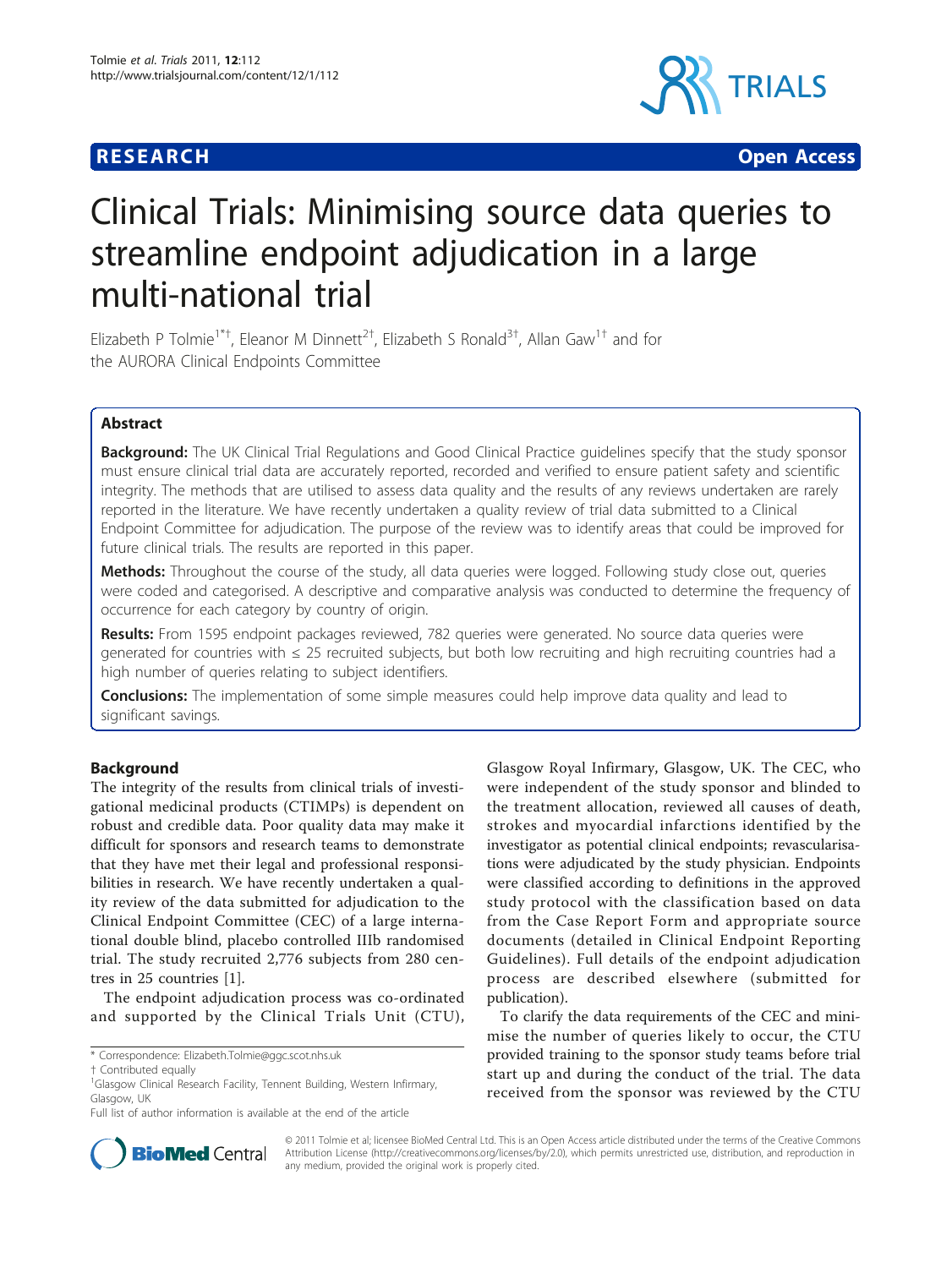team on an ongoing basis. Following trial close out, a full review was undertaken. This paper describes the purpose of the review, the methods used to conduct the review, and the results of the review. Based on the results, we offer some recommendations for actions that could reduce the cost associated with incomplete or inadequate data sets in a large international randomised controlled trial.

## Methods

## Data Tracking

In preparation for the trial start up, a system was devised for tracking all data received from, and sent to, the study sponsor endpoint office. CTU study specific Standard Operating Procedures specified the processes that were to be followed for the receipt, documentation, review, follow up and quality control of the data in order to ensure that each endpoint package was handled in accordance with Good Clinical Practice [\[2](#page-5-0)]. The process permitted all data related queries to be recorded, monitored, and followed up (Figure [1](#page-2-0)).

#### Data Review

Following identification of a potential endpoint by an investigator, the sponsor endpoint office collated and sent an endpoint package containing the appropriate Case Report Form pages and a predetermined set of source documents to the CTU for adjudication. All documents received from the study sponsor were reviewed by the team at Glasgow to ensure they were complete, adequate, de-identified, legible, and consistent. Queries generated during the review were submitted to the sponsor as soon as identified. Those which were unanswered by the next working day were logged on to a database and the response date entered as appropriate. The database was collated monthly; outstanding queries were re-submitted to the sponsor at monthly or two monthly intervals. Where possible, data queries were resolved before the endpoint packages were submitted to the CEC for adjudication.

Following study close out, a review of all data queries generated by the CTU team over the course of the study was undertaken. The purpose of the close out review was to identify whether there were any recurring issues that impacted on the quality of the data received for adjudication, or on the adjudication decision. The primary objectives of the review were to:

- Identify data quality issues
- Determine whether the issues were country specific
- Determine whether any data queries delayed adjudication
- Identify processes that might improve data quality and the efficiency of the adjudication process in future clinical trials.

#### Data Preparation and Analysis

All identified and logged data queries were entered on to the CTU study database in text format. These were then categorised by type and coded numerically. A descriptive analysis was conducted to identify the number of queries overall and the frequency with which each category occurred. A comparative analysis by country of origin was then conducted to determine whether there were any significant between-country differences. The results are discussed below.

## Results

#### Number and Frequency of Queries Generated

Over the course of the study, the CEC reviewed 1595 endpoint packages. Packages could contain information for more than one endpoint event. From these, 782 data queries were generated; 164 (21%) of which were re-submitted to the sponsor on more than one occasion. Most packages generated only one query ( $n = 617$ ); 165 generated more than one. The time between the query being submitted to the sponsor and being resolved ranged from one day to 22.8 weeks (Mean days = 51.9, SD 88.3; Median 23, IQR, 1.61).

#### Categories of Queries Generated

For the purpose of identifying whether there were any consistent or recurring issues, queries were initially grouped into seven main categories as shown in Table [1](#page-3-0). Figures for data that were received without being deidentified were not collected from the start of the trial and are therefore not included.

As illustrated, one half of the queries  $(51\%, n = 401)$ related to inconsistent, erroneous or missing dates, missing signatures, illegible data or errors in unique subject identifiers (which enable data linkage while ensuring subject anonymity). Forty three percent  $(n = 331)$  related to missing source data, specified in the protocol and Clinical Endpoint Reporting Guidelines as necessary for adjudication. Some of the queries were generated in response to clinical statements in the source data that suggested a clinical event had occurred, or an investigation had been performed, but no associated result or report was included in the endpoint package. The remainder related to 50 requests from the CEC for additional clinical information after its initial review of the endpoint package. The former resulted in the adjudication decision being deferred on 39 occasions.

#### Comparison of Type of Query by Country of Origin

Data were further combined to five categories to enable a statistical comparison to be made. An overall comparison of the number and type of data queries across participating countries suggested that at least one country was statistically significantly different from the others (P <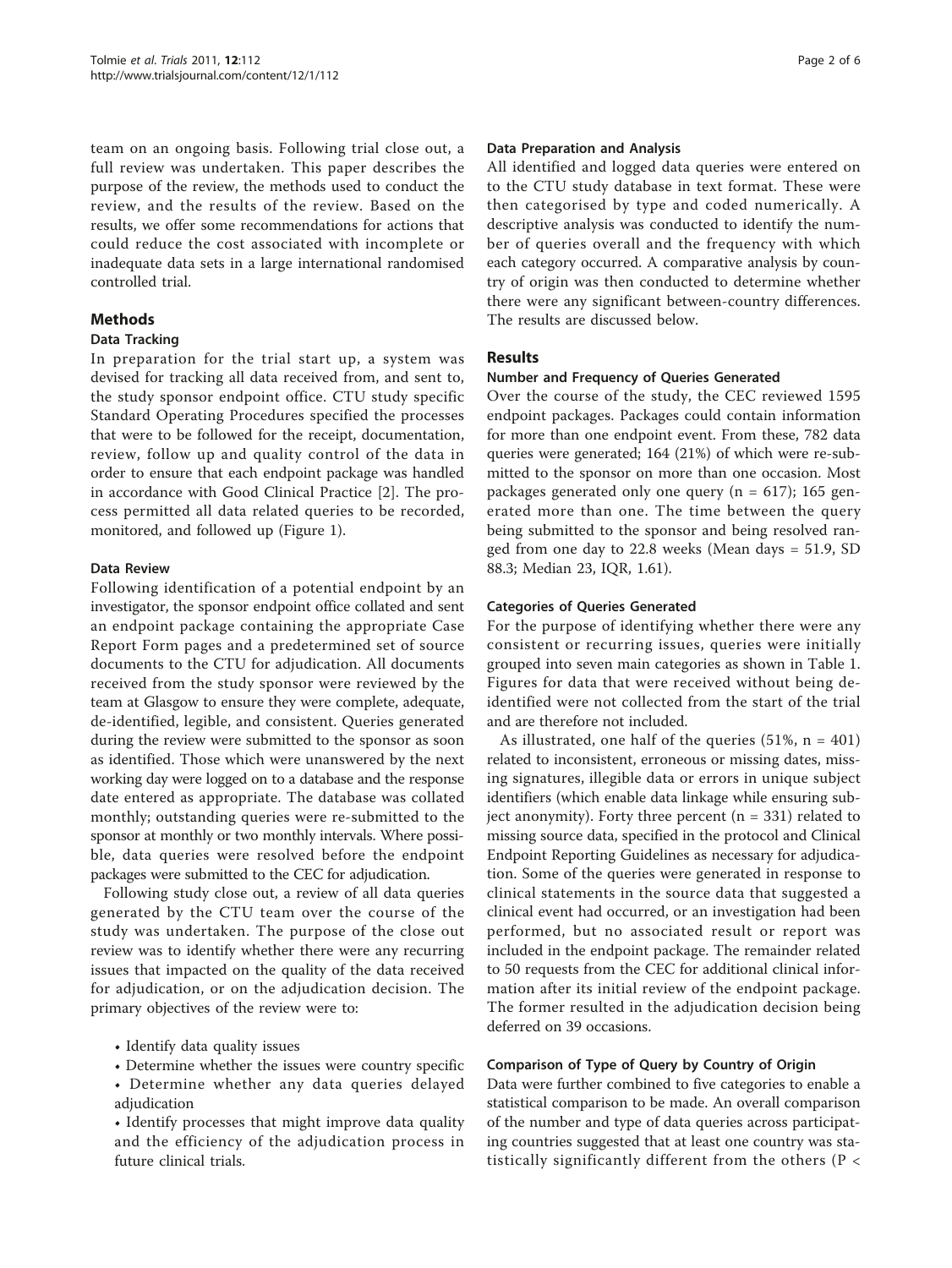<span id="page-2-0"></span>

0.0001) (Kruskal-Wallis all pair-wise comparison, adjusted for ties). Subsequent pairwise comparisons revealed a number of between-country differences (P < 0.001). In most cases the wide confidence interval (CI) indicated a non significant result (CI crossed zero). Thus,

there was no clear indication that one country differed from all others. The proportion of queries in each category differed within and across the participating countries (Table [2\)](#page-3-0). For example, queries relating to unique subject identifiers were encountered most frequently in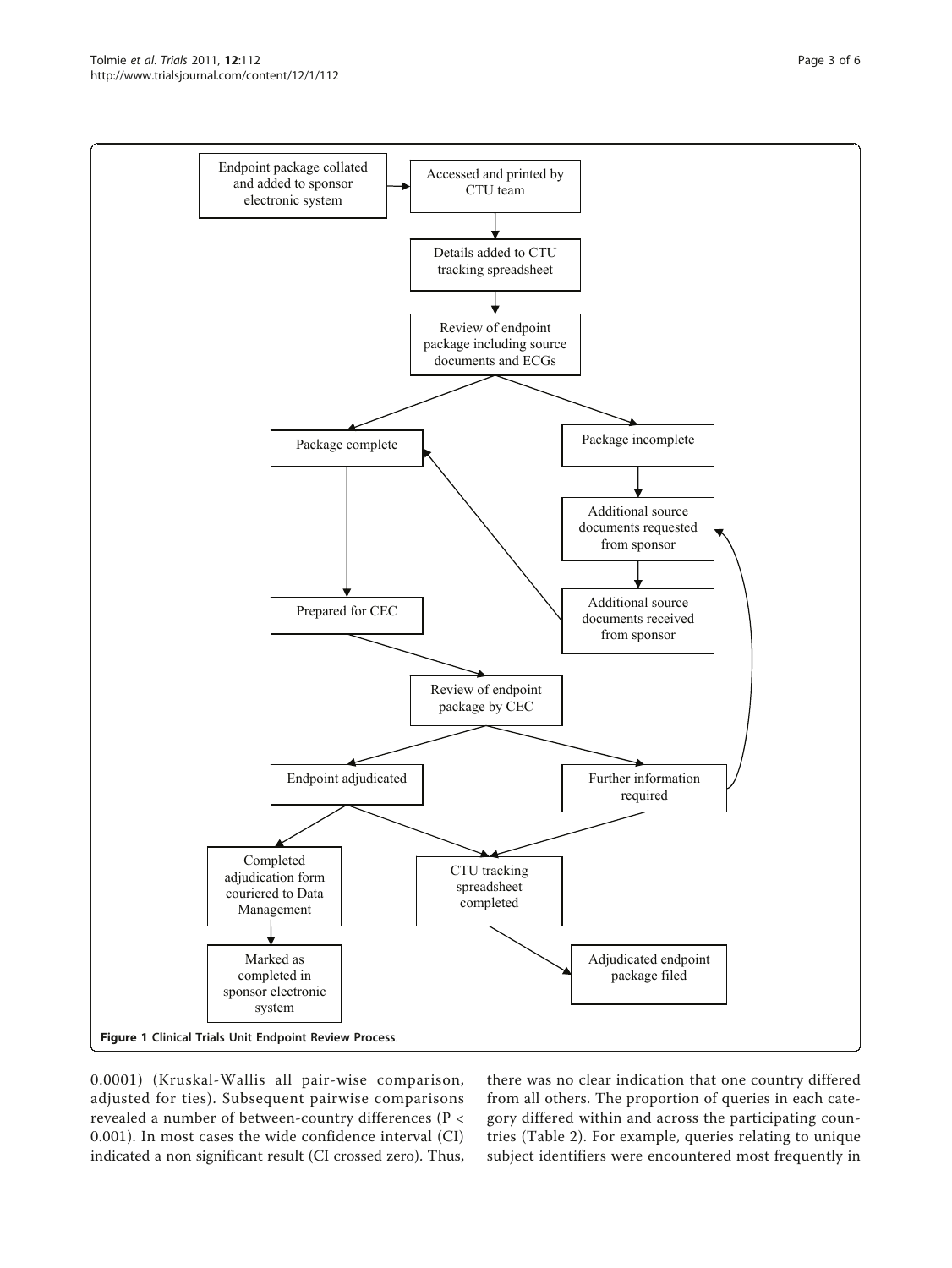<span id="page-3-0"></span>Table 1 Number and percentage of queries generated (all queries)

| Type of query                                  | Frequency | Relative % |  |
|------------------------------------------------|-----------|------------|--|
| Unique Subject Identifiers <sup>1</sup>        | 115       | 14.7       |  |
| Missing baseline or event ECGs                 | 117       | 150        |  |
| Missing Troponin <sup>2</sup> /cardiac enzymes | 83        | 10.6       |  |
| Missing results/reports <sup>3</sup>           | 131       | 16.8       |  |
| Illegible or obscured data                     | 105       | 13.4       |  |
| Dates/signatures <sup>4</sup>                  | 181       | 23.1       |  |
| Additional information <sup>5</sup>            | 50        | 6.4        |  |
| Total                                          | 782       | 100        |  |

Erroneous or inconsistent<sup>1</sup>; level, type, or lower limit of detection<sup>2</sup> ; neurological or cardiac imaging $^3$ ; erroneous, missing, or inconsistent dates; missing signatures<sup>4</sup>; insufficient clinical information to permit adjudication<sup>5</sup> .

data from Italy and were the most problematic issue for Italy. Conversely, queries relating to dates or signatures were infrequent in Italy compared to most other countries including Iceland, a country with one of the lowest reported endpoint events.

#### Reasons for Delayed Response to Queries

A full review of the data was conducted to determine whether there was a consistent explanation for delays of more than 90 days. The reason for the delay was not reported in many cases. Where the data were available, the delay was identified as being due to events that had not been anticipated at the study planning stage. These included:

• Difficulty in accessing source data relating to a clinical event where the trial subject was admitted to a non-participating hospital.

• The requirement for the CEC to have access to both original language and translated documents from each participating country.

|  |  |  |  | Table 2 Type and proportion of queries generated from data received from participating countries |
|--|--|--|--|--------------------------------------------------------------------------------------------------|
|--|--|--|--|--------------------------------------------------------------------------------------------------|

| Type of<br>query  | Unique subject<br>identifiers | <b>Source Documents (Results/</b><br>reports) | Clarification/<br>legibility | Dates/<br><b>Signatures</b> | <b>Additional clinical</b><br>Information |
|-------------------|-------------------------------|-----------------------------------------------|------------------------------|-----------------------------|-------------------------------------------|
| Country           | (Relative %)                  | (Relative %)                                  | (Relative %)                 | (Relative %)                | (Relative %)                              |
| Australia         | 20.5                          | 48.7                                          | 15.4                         | 10.3                        | 5.1                                       |
| Austria           | 10.8                          | 56.7                                          | 10.8                         | 21.6                        | $\circ$                                   |
| Belgium           | $\circ$                       | 33.3                                          | 20.8                         | 33.3                        | 12.5                                      |
| Canada            | 7.1                           | 54.8                                          | 14.3                         | 21.4                        | 2.4                                       |
| Czech<br>Rebublic | 10.7                          | 50.0                                          | 17.9                         | 14.3                        | $7.1\,$                                   |
| Denmark           | 9.7                           | 35.5                                          | 6.4                          | 41.9                        | 6.4                                       |
| Finland           | 22.2                          | 51.8                                          | 14.8                         | 7.4                         | 3.7                                       |
| France            | 10.3                          | 48.3                                          | 13.8                         | 17.2                        | 10.3                                      |
| Germany           | 14.0                          | 35.1                                          | 10.5                         | 31.6                        | 8.8                                       |
| Hungary           | 12.3                          | 56.1                                          | 10.5                         | 19.3                        | 1.7                                       |
| Iceland           | $\circledcirc$                | $\overline{0}$                                | $\overline{0}$               | 100                         | $\circ$                                   |
| Netherlands       | 10.5                          | 38.6                                          | 15.8                         | 24.6                        | 10.5                                      |
| Norway            | 11.1                          | 44.4                                          | 11.1                         | 22.2                        | 11.1                                      |
| Poland            | 11.4                          | 50.0                                          | 11.4                         | 16.0                        | 11.4                                      |
| Sweden            | 15.4                          | 53.8                                          | 15.4                         | 11.5                        | 3.8                                       |
| Switzerland       | 16.7                          | 83.3                                          | $\overline{0}$               | $\circ$                     | $\circ$                                   |
| UK/Ireland        | 17.5                          | 37.5                                          | 6.2                          | 30.0                        | 8.7                                       |
| Brazil            | 15.3                          | 25.0                                          | 23.6                         | 29.2                        | 6.9                                       |
| Bulgaria          | 33.3                          | 29.2                                          | 12.5                         | 25.0                        | $\circ$                                   |
| Greece            | $\mathbf{0}$                  | 100                                           | $\overline{0}$               | $\circ$                     | $\circ$                                   |
| Italy             | 40.0                          | 33.3                                          | 13.3                         | 6.7                         | 6.7                                       |
| Korea             | 30.8                          | 30.8                                          | 7.7                          | 30.7                        | $\circ$                                   |
| Mexico            | 25.0                          | 16.7                                          | 25.0                         | 29.2                        | 4.2                                       |
| Turkey            | $\circledcirc$                | 33.3                                          | $\overline{0}$               | 66.7                        | $\circ$                                   |
| <b>Total</b>      | 14.4                          | 43.6                                          | 11.6                         | 25.4                        | 5.1                                       |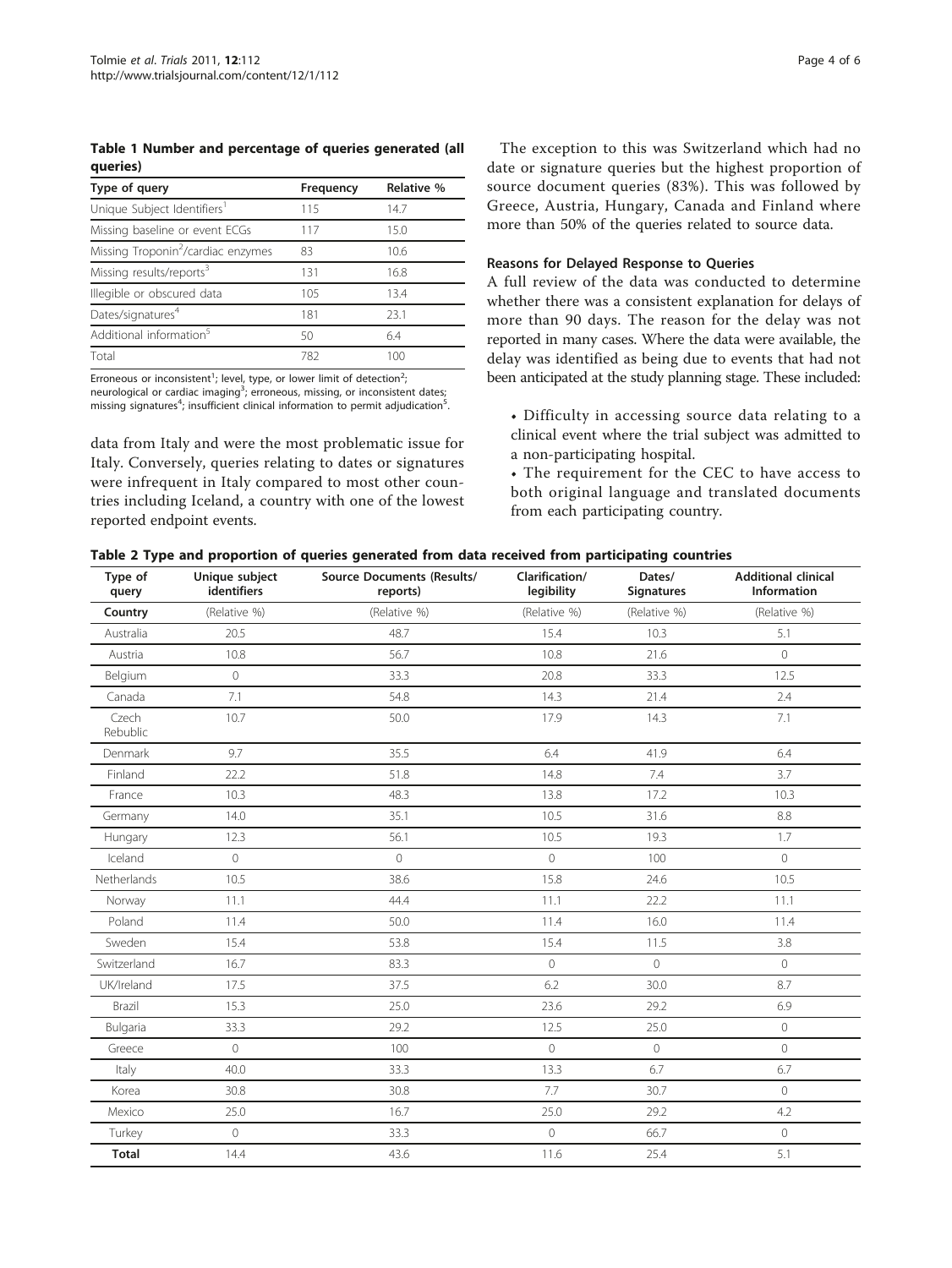• Identification of clinical events by the CEC or CTU reviewer that had not been identified or reported by the sponsor study team.

• Delay in query response time due to transfer of study management responsibility (and outstanding queries) from one team and/or country to another while the study was in progress.

## **Discussion**

ICH GCP Guidelines [[2\]](#page-5-0) specify that clinical trial data must be accurately reported, recorded, and verified to ensure its scientific integrity. Our review revealed a number of data errors and inconsistencies that occurred repeatedly, despite being highlighted to the sponsor at an early stage and at intervals during the study. Although the delay in the resolution of queries had no impact on the trial results, it did have an impact on timelines and was resource intensive for the sponsor as well as the CTU team. Some of the delays were due to issues that had not been anticipated at the study planning stage and, hence, could not have been avoided. They do, however, highlight the need to give some consideration to their potential impact when planning future studies.

It is possible that some of the delays incurred were due to sub optimal staffing levels, high staff turnover, particularly as the study neared completion, or different work practices (such as vacation times) in some countries. It is also possible that some of the between country differences were due to the national characteristics of individual health care systems. In some cases, the geographical spread of study sites or low resource investment may have been problematic for monitors when arranging site visits to check source data or obtain required information. The qualifications or professional background of the monitor may also be influential. Some countries employ clinically qualified staff in monitoring roles whereas others do not; this may have a positive or negative impact on the data collected.

A well planned prospective study would be required to identify any statistically significant and more subtle differences between sites/and or countries and the cost implications of addressing these.

A small number of data errors at one site may not have a negative impact on the conduct of a trial or data integrity. However, when the problem occurs over a number of sites the cumulative effect may be great and the financial impact extensive. It is imperative that these issues are addressed.

It is important to note that the data quality issues discussed in this report were identified at a late stage in the data collection and review process, that is, when the endpoint packages were submitted for adjudication. At

that point, the data had been exposed to a series of monitoring procedures and data checks. As the results do not include figures for data queries that were resolved quickly (within one working day), or data that was not de-identified before being sent for adjudication, the extent of the problem is underestimated. Moreover, transferring identifiable patient data from clinical sites to the sponsor or clinical research organisations breaches the Principles of Good Clinical Practice [[2](#page-5-0)] and the data protection legislation in the UK [[3\]](#page-5-0) and elsewhere. These are issues that clearly need to be addressed. Based on the results of our analysis we, therefore, make the following recommendations:

• In addition to Good Clinical Practice training, all members of the clinical research team should be trained in the requirements of the trial before study start up. This would ensure that all staff are aware of their trial specific responsibilities and data reporting requirements.

• New members of the research team should be trained in the content of the study protocol and study specific documentation requirements of the trial before they are required to collect, handle, or review data. This would minimise the risk to data quality, particularly where there may be a high turnover of research support staff.

• Providing those who are new to research with a mentor until they are competent to fulfil their role is likely to be an effective way to reduce cost and drive up the quality of the data.

• Study specific endpoint data and documentation requirements should be accessible to trial staff at all times. This would provide a reference point for any queries that might arise and thus circumvent potential errors.

• A system should be put in place which permits changes to study requirements to be disseminated to all trial staff in a timely and effective manner. This would ensure that all trial staff are kept informed of current documentation processes and procedures. A system that alerts trial staff to any required amendments, or protocol changes, and associated data requirements, and acknowledges receipt of these, would be advantageous.

• Where possible, an electronic rather than paper based CRF should be used. This would reduce the potential for errors by preventing the submission of incomplete data, or data that exceeds pre-determined parameters, and reduce the need for double entry.

• When the source documents required to support a study endpoint are being agreed, consideration should be given to how accessible the required documents will be to trial staff.